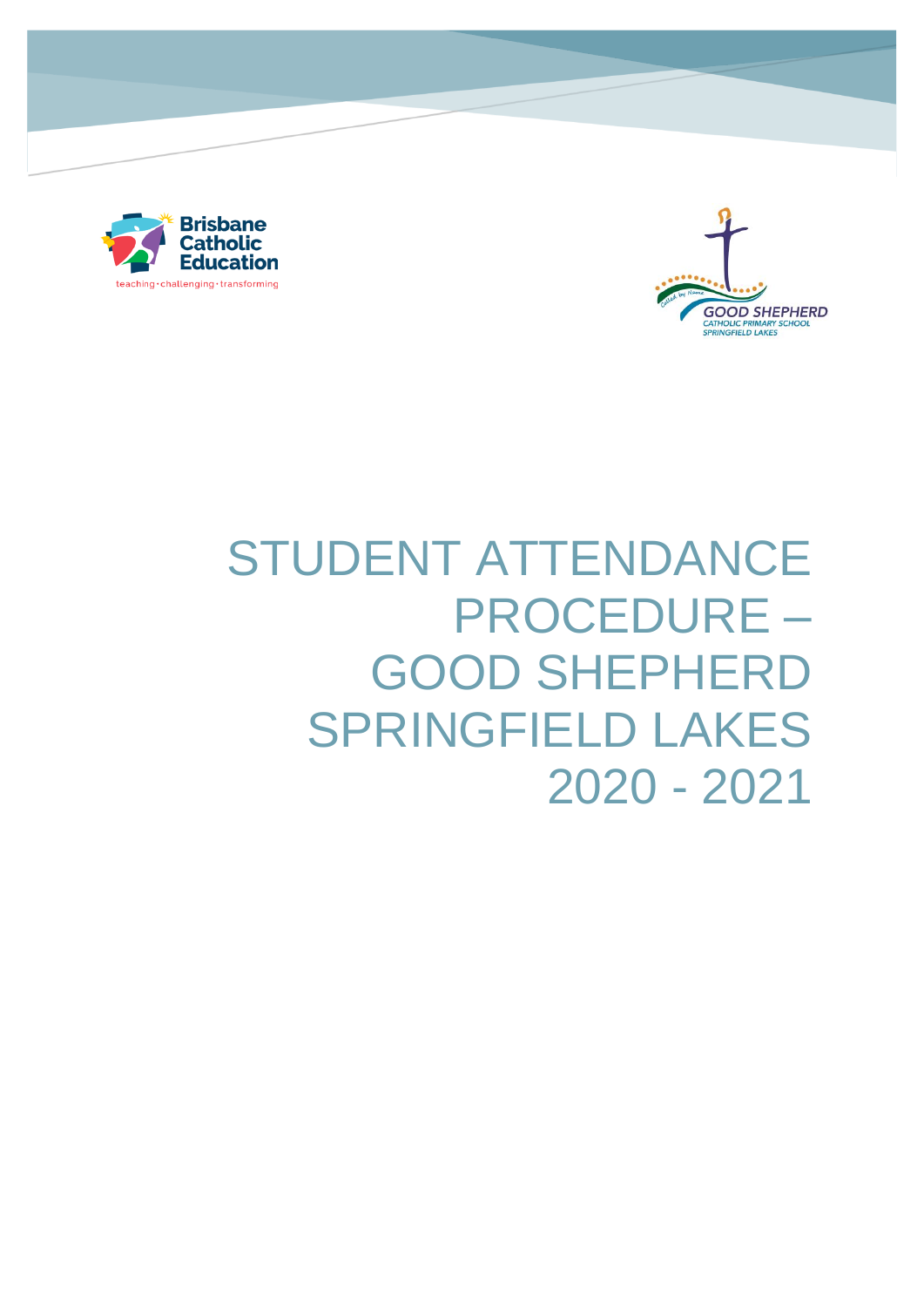# **PROCEDURE: Student Attendance (Primary)**



# **1. PURPOSE**

The purpose of this procedure is to describe Good Shepherd Catholic Primary School Springfield Lake's approach to the consistent management of student attendance to meet legislative requirements and sector standards.

# **2. RESPONSIBILITIES**

#### **2.1 General requirements Compulsory schooling**

The Queensland Government states that "each parent of a child who is of compulsory school age has the legal obligation to ensure their child is enrolled and attends a school, on every school day for the educational program in which the child is enrolled, unless the parent has a reasonable excuse.

A child should be enrolled in and attend school in the year that they turn compulsory school age (six years and six months). Each parent of a young person in the compulsory participation phase has the legal obligation to ensure that the young person is participating full-time in an eligible option, unless the parent has a reasonable excuse."

The Compulsory Schooling Phase:

- starts the year a child turns 6 or starts Prep.
- ends when the child turns 16 or finishes Year 10, whichever occurs first.

During this phase, the legal guardian has a legal obligation to ensure their child attends school every day.

The Compulsory Participation Phase:

- starts the year the child stops being of compulsory school age (i.e., reaches the age of 16 or completes Year 10).
- ends when the child:
	- gains a Senior Certificate, Certificate III or Certificate IV or
	- has participated in eligible options for two years after the completion of the Compulsory Schooling Phase or
	- turns 17 years of age.

During this phase, legal guardians have a legal obligation to ensure their child meets the attendance requirements of the eligible option of their choice.

# **Roll-marking**

Our school has a responsibility to record student attendance and respond to instances of irregular attendance. Staff use the eMinerva system to record student attendance and absences. It is important for our school to investigate the patterns and underlying causes of non-attendance so that appropriate strategies addressing the specific type of absenteeism can be implemented.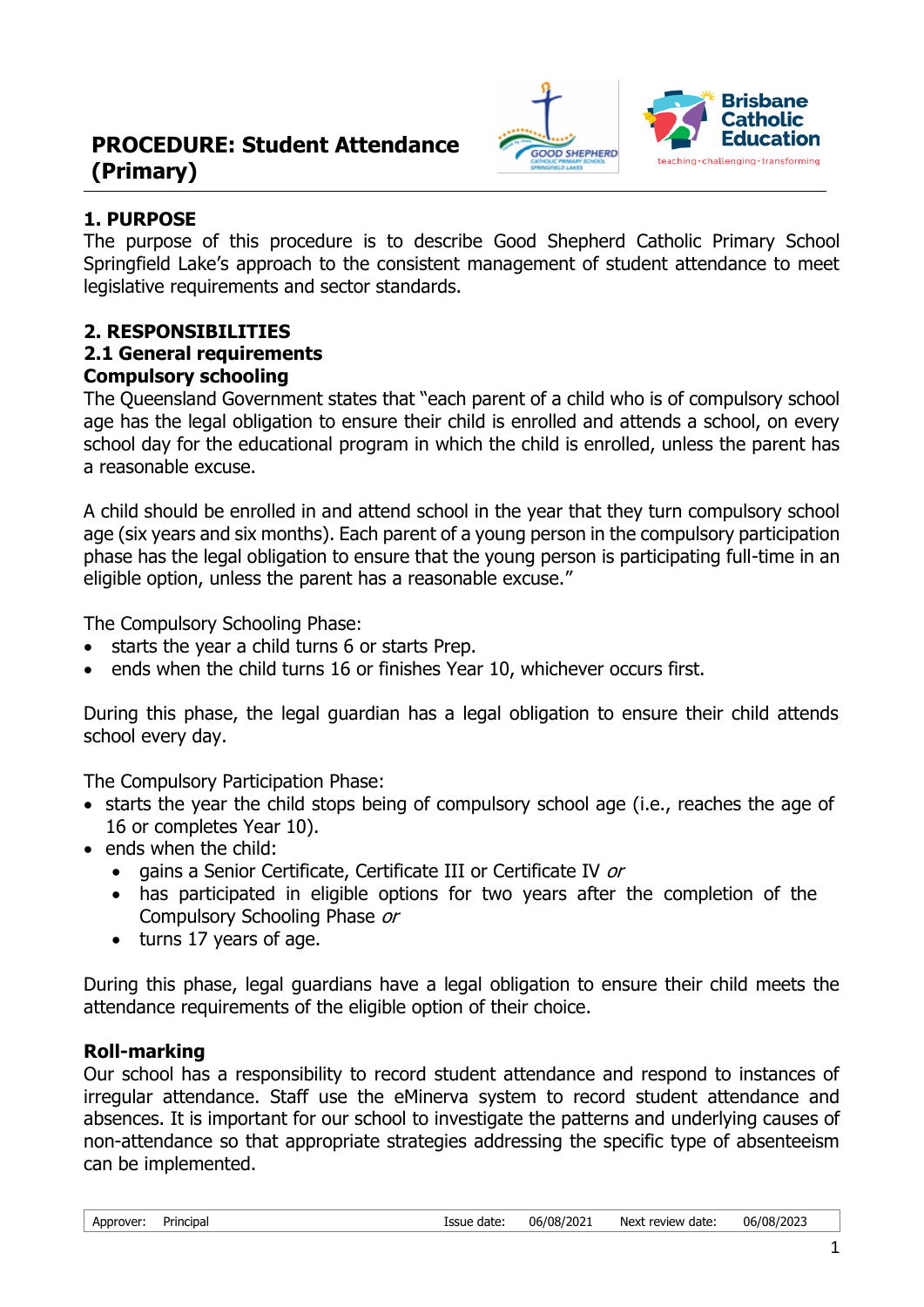Our school, and by virtue of their employment, our teachers, are legally required to monitor and record attendance of students in their care on a daily basis, whether absent or present in class, on excursion or at a school-based activity.

## **Student attendance level**

Students, legal guardians, and staff will work together to ensure all students meet the school expectation of 90% or above attendance and zero unexplained absences.

90% attendance equates to 5 days absence per term and 10 days absence per semester.

| <b>Role</b>                                     | <b>Responsibilities</b>                                                                                                                                                                                                                                                                                                                                                                                                                                                                                                                                                                                                                                                                                                                                                                                                                                                                          |
|-------------------------------------------------|--------------------------------------------------------------------------------------------------------------------------------------------------------------------------------------------------------------------------------------------------------------------------------------------------------------------------------------------------------------------------------------------------------------------------------------------------------------------------------------------------------------------------------------------------------------------------------------------------------------------------------------------------------------------------------------------------------------------------------------------------------------------------------------------------------------------------------------------------------------------------------------------------|
| Principal                                       | coordinate and implement this procedure<br>$\bullet$<br>manage student attendance in consultation with the school<br>$\bullet$<br>community<br>engage with families to proactively promote high levels of student<br>attendance<br>monitor non-attendance and re-engage students in partnership<br>with legal guardians<br>ensure compliance of data entry in alignment with eMinerva<br>$\bullet$<br>requirements<br>• ensure staff are made aware of the BCE Student Attendance policy<br>and this procedure and ensure a copy of this procedure is provided<br>to relief staff (i.e., published on school portal)<br>record and report attendance data in annual reviews<br>• ensure relief staff are entered into WSS timesheets in order to gain<br>access to eMinerva<br>ensure eMinerva training is part of the induction process for new<br>staff and annual training for existing staff |
| Staff with roll-<br>marking<br>responsibilities | ensure data is entered into eMinerva in an accurate and timely<br>$\bullet$<br>manner, at least twice per day<br>any student absent from school without explanation requires same<br>$\bullet$<br>day follow up and reporting to legal guardians on the day of the<br>absence<br>follow up on eMinerva notifications of unexplained absences<br>inform Principal of unexplained or $3+$ days of absence                                                                                                                                                                                                                                                                                                                                                                                                                                                                                          |

**2.2 Roles and responsibilities**

#### **3. PROCEDURE**

| <b>Activity</b>           | <b>Requirement</b>                                                                                                                                                                                                                                                                                                                                                                                         |
|---------------------------|------------------------------------------------------------------------------------------------------------------------------------------------------------------------------------------------------------------------------------------------------------------------------------------------------------------------------------------------------------------------------------------------------------|
| <b>Attendance Marking</b> | Attendance will be marked for all students each morning and<br>$\bullet$<br>afternoon by the learning pod teachers<br>• The Student Services School Officer will check this has been<br>done for classes at 9.15am and 2.15 pm daily<br>• A phone call will be made to the learning pod teacher if the roll<br>is not marked on time<br>• An email will be sent to the learning pod teacher for a roll not |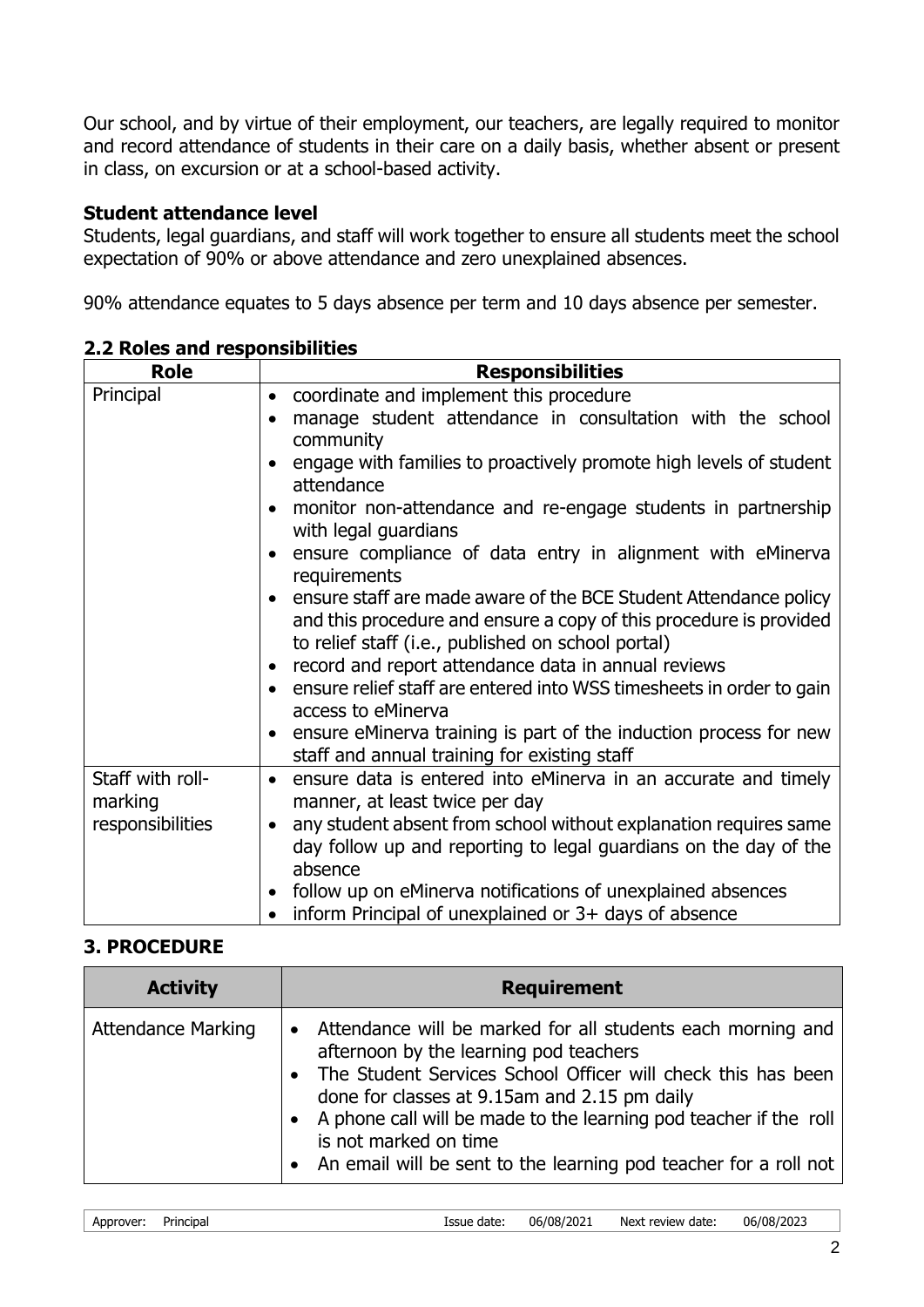| <b>Activity</b>                   | <b>Requirement</b>                                                                                                                                                                                                                                                                                                                                                                                                                                                                                                                                                                                                                                                                                                                                                                                                                                                                                                                                                                                                                                                                                                                                                                       |
|-----------------------------------|------------------------------------------------------------------------------------------------------------------------------------------------------------------------------------------------------------------------------------------------------------------------------------------------------------------------------------------------------------------------------------------------------------------------------------------------------------------------------------------------------------------------------------------------------------------------------------------------------------------------------------------------------------------------------------------------------------------------------------------------------------------------------------------------------------------------------------------------------------------------------------------------------------------------------------------------------------------------------------------------------------------------------------------------------------------------------------------------------------------------------------------------------------------------------------------|
|                                   | marked<br>The APA/APRE will be advised of unmarked and incorrectly<br>$\bullet$<br>marked rolls<br>Incorrectly marked rolls will be corrected by the teacher<br>$\bullet$<br>responsible for the learning pod.                                                                                                                                                                                                                                                                                                                                                                                                                                                                                                                                                                                                                                                                                                                                                                                                                                                                                                                                                                           |
| Present Categories in<br>eMinerva | Students who are:<br>$\bullet$<br>in class will be marked 'Present - In Class'<br>in an alternate learning activity will be marked<br>$\circ$<br>'Present - Alternate Learning Activity'<br>with Guidance Counsellors will be marked as 'Present<br>$\circ$<br>- In-School Appointment'<br>in sick bay will have their attendance category<br>$\circ$<br>changed to 'Present $-$ In Sick Bay' by the office<br>personnel<br>participating in activities (excursion; camps etc.) will<br>$\circ$<br>be marked accordingly by the teacher responsible for<br>the activity<br>These attendance categories must not be changed, unless the<br>student is present in class and then the category should be<br>changed to 'Present - In Class'<br>Students will only be marked as 'Present - Not Required to<br>Attend' upon instruction from Good Shepherd Catholic Primary<br>School Leadership Team.                                                                                                                                                                                                                                                                                        |
| Absent Categories in<br>eMinerva  | Students who are:<br>$\bullet$<br>not in class, and notification has not been received from<br>$\circ$<br>a legal guardian, will be marked 'Absent - Unexplained'<br>not in class, and notification has been received from a<br>$\circ$<br>Legal Guardian, will be marked 'Absent - Explained'<br>When marking the roll, if teachers have received written<br>information from the legal guardian regarding a student's<br>absence from school, the teacher will enter the details<br>(including absence category) into a log in eMinerva<br>If the legal guardian has informed the Good Shepherd<br>٠<br>Administration of the absence, the Student Secretary will enter<br>these details into a log in eMinerva<br>Learning Pod teachers should enter any information regarding<br>$\bullet$<br>future planned absences of students by entering a Notified<br>Absence into e-Minerva<br>If a student is away for three consecutive days (or earlier if<br>$\bullet$<br>concerned) the class teacher will contact the Legal Guardian<br>Any student absent from school without explanation requires<br>same day follow up and reporting to legal guardians on the day<br>of the absence |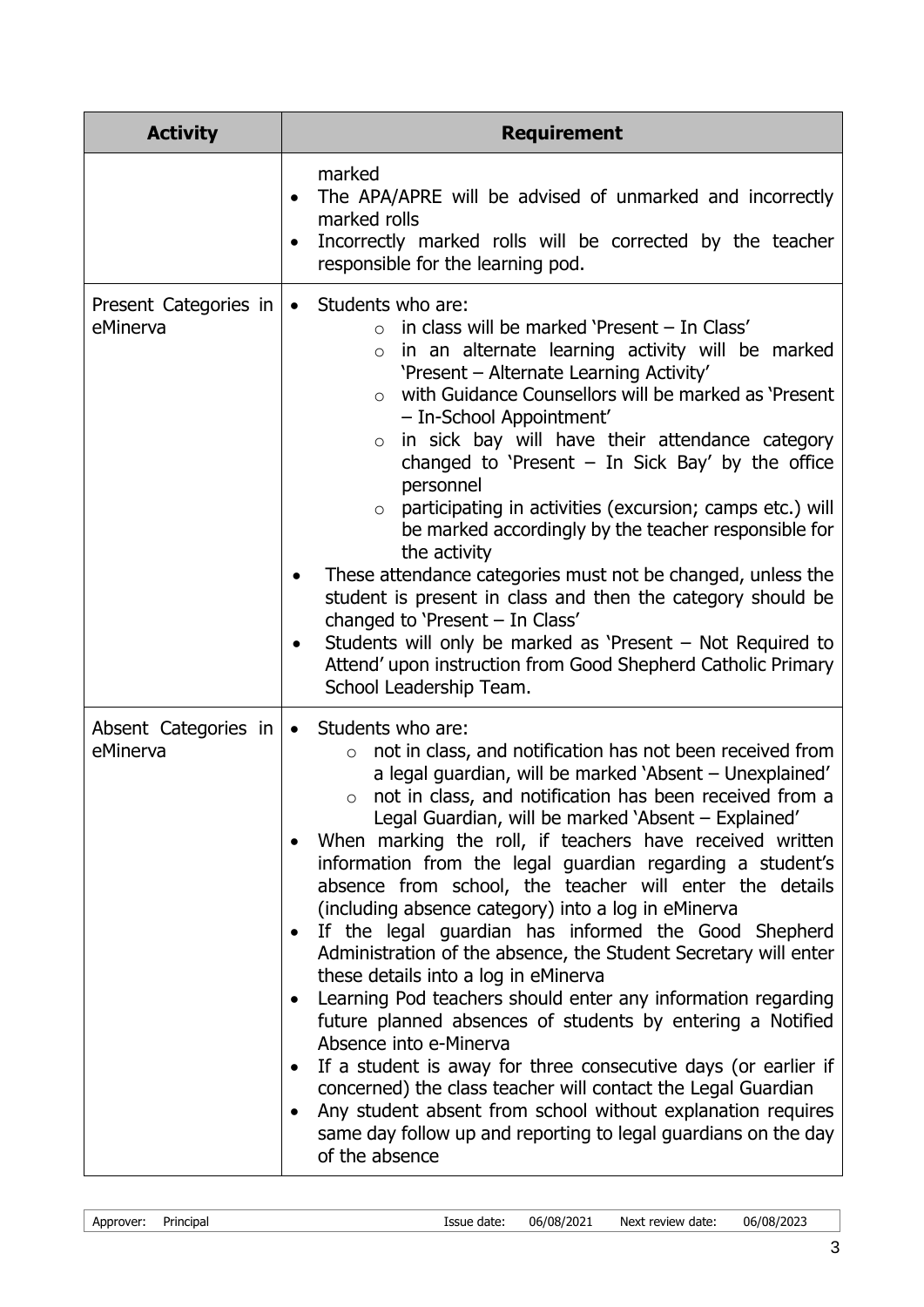| <b>Activity</b>                | <b>Requirement</b>                                                                                                                                                                                                                                                                                                                                                                                                                                                                                                                                                                                                                                                                                                  |
|--------------------------------|---------------------------------------------------------------------------------------------------------------------------------------------------------------------------------------------------------------------------------------------------------------------------------------------------------------------------------------------------------------------------------------------------------------------------------------------------------------------------------------------------------------------------------------------------------------------------------------------------------------------------------------------------------------------------------------------------------------------|
|                                | If a student has been previously marked 'Present at school' but<br>$\bullet$<br>they are not in class without permission, the teacher is to ring<br>the office and advise that the student is not present. Office<br>personnel will then inform Good Shepherd's Leadership Team<br>that the student is missing. They will then attempt to locate the<br>student who will be dealt with according to the Good Shepherd<br>School's Student Behaviour Support Plan<br>Students will only be marked as 'Absent $-$ Not Required to<br>$\bullet$<br>Attend', 'Absent - Truant' or 'Absent - Internal Suspension'<br>upon instruction from Good Shepherd Leadership Team.                                                |
| Unexplained<br><b>Absences</b> | • A notification will be sent to the student's legal guardian on the<br>same day once an unexplained absence has been identified. The<br>class teacher will follow up any unexplained absences by<br>contacting the student's legal guardian<br>If a child protection order is in place, then the Child Safety<br>$\bullet$<br>Officer should be notified as well as the legal guardian.<br>Past unexplained absences are indicated by the red Unexplained<br>$\bullet$<br>Absence Alert icon on class rolls. When the class teacher<br>receives written explanation of the absence from the student's<br>legal guardian, they will update the absence category and enter<br>details into eMinerva with the details |
| <b>Late Arrivals</b>           | A student is considered to have arrived late any time after the<br>8.34 am bell<br>All students arriving late will sign in at the office and will be<br>$\bullet$<br>given a late slip. This slip needs to be presented to the teacher<br>when arriving in class. If they do not have a late slip, they are<br>to be sent to the office to sign in.<br>If class teachers observe a student has made a habit of arriving<br>late, or is late for three consecutive days, they will contact the<br>student's legal guardian as per this procedure<br>An SMS message will be sent to the student's legal guardian<br>٠<br>advising their child has arrived late to school.                                             |
| Early Departures               | A student is considered to be leaving early any time before<br>٠<br>2.45pm. All students leaving early will provide a note from the<br>legal guardian in their diary to their class teacher. The class<br>teacher will sign that they have sighted this note. Only students<br>who have notes signed by their class teacher or the student's<br>legal guardian is present, will be given permission to sign out<br>of the office<br>An SMS message will be sent after school finishes advising Main<br>٠<br>Contacts their student has signed out early.                                                                                                                                                            |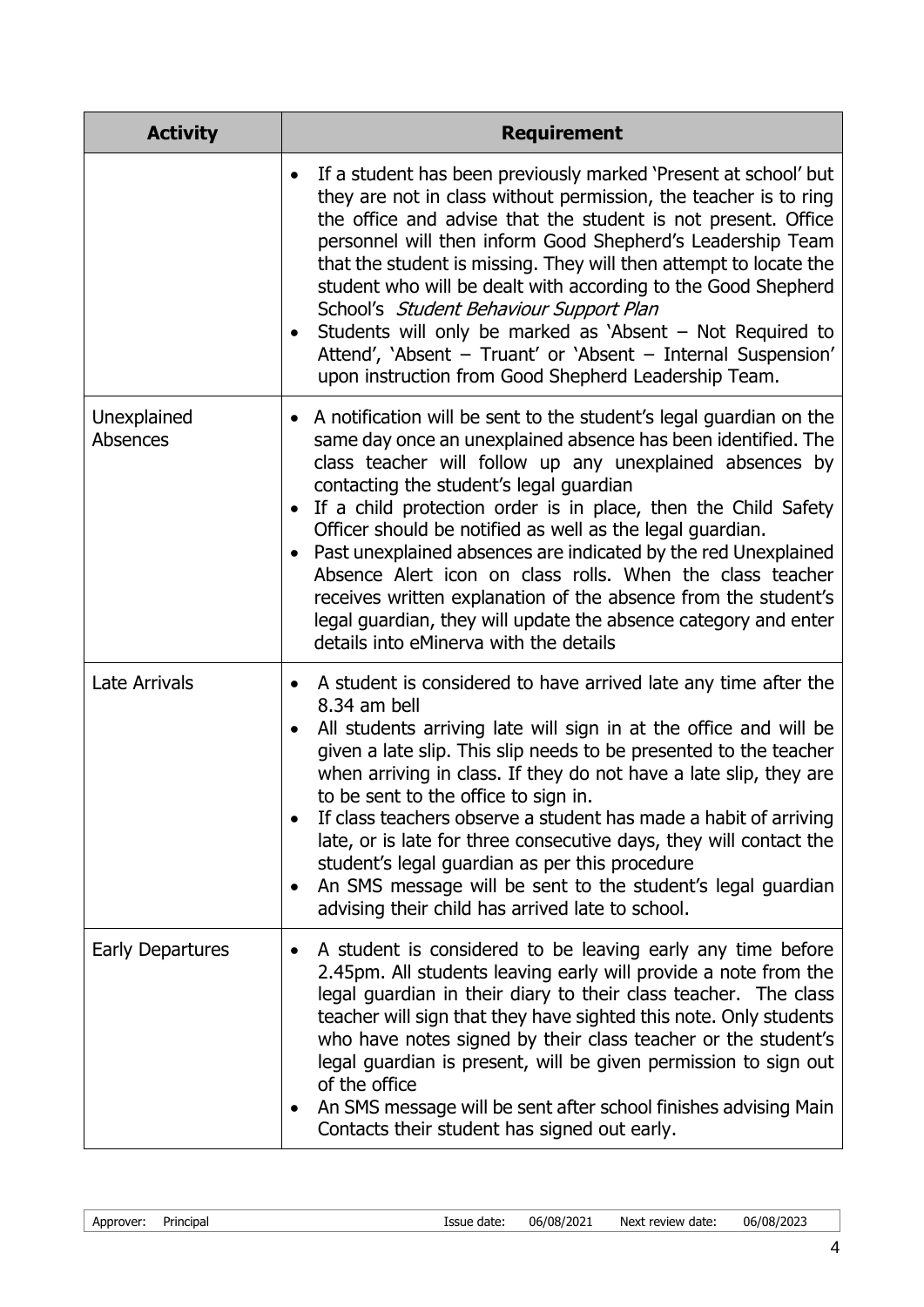| <b>Activity</b>                          | <b>Requirement</b>                                                                                                                                                                                                                                                                                                                                                                                                                                                                                                                                                                                                                                                                                    |
|------------------------------------------|-------------------------------------------------------------------------------------------------------------------------------------------------------------------------------------------------------------------------------------------------------------------------------------------------------------------------------------------------------------------------------------------------------------------------------------------------------------------------------------------------------------------------------------------------------------------------------------------------------------------------------------------------------------------------------------------------------|
| <b>SMS Messages</b>                      | Unexplained Absences: An SMS message will be sent to the<br>٠<br>student's legal guardian by 9.30am once an unexplained<br>absence has been identified.<br>Late Arrivals and Early Departures: An SMS message will be<br>$\bullet$<br>sent to a student's legal guardian advising of students who have<br>arrived late or left early<br>Any incorrect messages caused by incorrect roll-marking will be<br>$\bullet$<br>made known to the APA/APRE/Principal. The teacher will follow<br>up by telephoning the student's legal guardian.                                                                                                                                                              |
| Non-Marking of<br><b>Electronic Roll</b> | If the school computer system is offline, hard copies of all class<br>$\bullet$<br>rolls will be provided by the office. Once the system is online<br>the class teacher will mark the roll so that the records are<br>correct. This may be done the next day if necessary. Only<br>administrators can amend marked rolls in consultation with the<br>APA/APRE/Office Staff.<br>In the event of an evacuation, hard copies of rolls will be taken<br>$\bullet$<br>to the evacuation area to be marked by class teachers. Class<br>teachers will advise the APA/APRE of any unexplained<br>absentees<br>During a lockdown, the roll will not be marked                                                  |
| <b>Activities</b>                        | An activity will be entered into eMinerva for students attending<br>$\bullet$<br>excursions, camps, and other school-based activities<br>A yellow alert will appear next to the student's name on class<br>$\bullet$<br>rolls to indicate the student has a timetable clash. The activity<br>will be marked by the staff member responsible for the event,<br>e.g., 'Present - Work Study'; 'Present - Excursion'. This<br>attendance category will inherit through the rest of the<br>student's timetable for the day<br>These attendance categories must not be changed, unless the<br>$\bullet$<br>student is present at school and then the category should be<br>changed to 'Present - In Class' |
| Relief and supervising<br>staff          | Relief staff will have access to the school portal and eMinerva<br>using their own BCE username and password and are to mark<br>attendance in eMinerva for each class they are supervising<br>Teaching staff conducting supervision will mark attendance in<br>٠<br>eMinerva for the class they are supervising                                                                                                                                                                                                                                                                                                                                                                                       |
| Part-time Students                       | Part time students will sign in and out of the school office on<br>$\bullet$<br>arrival or departure as per arrangements made                                                                                                                                                                                                                                                                                                                                                                                                                                                                                                                                                                         |
| <b>Mobile Attendance</b><br>Application  | Teaching staff wishing to use this application can access it via<br>their school portal and entering their BCE username and                                                                                                                                                                                                                                                                                                                                                                                                                                                                                                                                                                           |